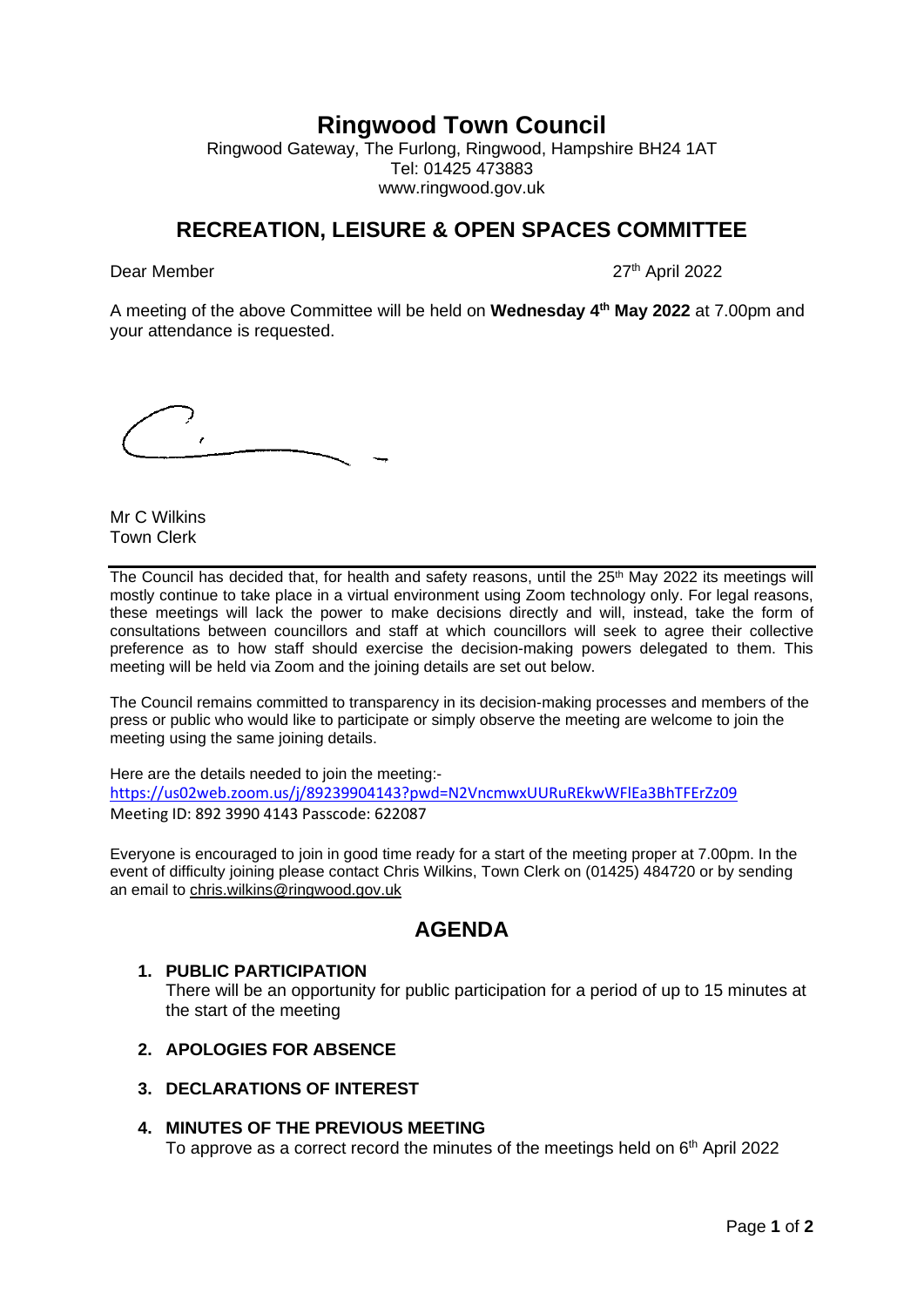# **5. CARVERS CLUBHOUSE**

To receive a verbal report from the Manager and an update from Carvers Working Party meeting on 4<sup>th</sup> May 2022

## **6. EVENTS MANAGEMENT**

To receive the notes of the Events Management Sub-committee meeting on 26<sup>th</sup> April 2022 (*Report A*) - to follow

### **7. PLATINUM CELEBRATION MEMORIAL TREE PROPOSAL**

To consider a proposal from 41 Club for a memorial tree

## **8. MANAGEMENT OF BICKERLEY COMMON**

- i) To consider possible further measures to address unauthorised parking
- ii) To consider a policy about the use of strimmers and weedkiller

## **9. PROJECTS (current and proposed)**

To consider the officers' report (*Report B*), receive any verbal updates and agree next steps where necessary

If you would like further information on any of the agenda items, please contact Chris Wilkins, Town Clerk on (01425) 484720 or email chris.wilkins@ringwood.gov.uk.

Committee Members Cllr Andrew Briers (Chairman) Cllr Darren Loose (Vice Chairman) Cllr Philip Day Cllr Gareth Deboos Cllr Hilary Edge Cllr Rae Frederick Cllr John Haywood Cllr Peter Kelleher Cllr Gloria O'Reilly Cllr Tony Ring Cllr Glenys Turner

**Officers** Chris Wilkins Nicola Vodden Charmaine Bennett

*Copied by e-mail to other Members for information*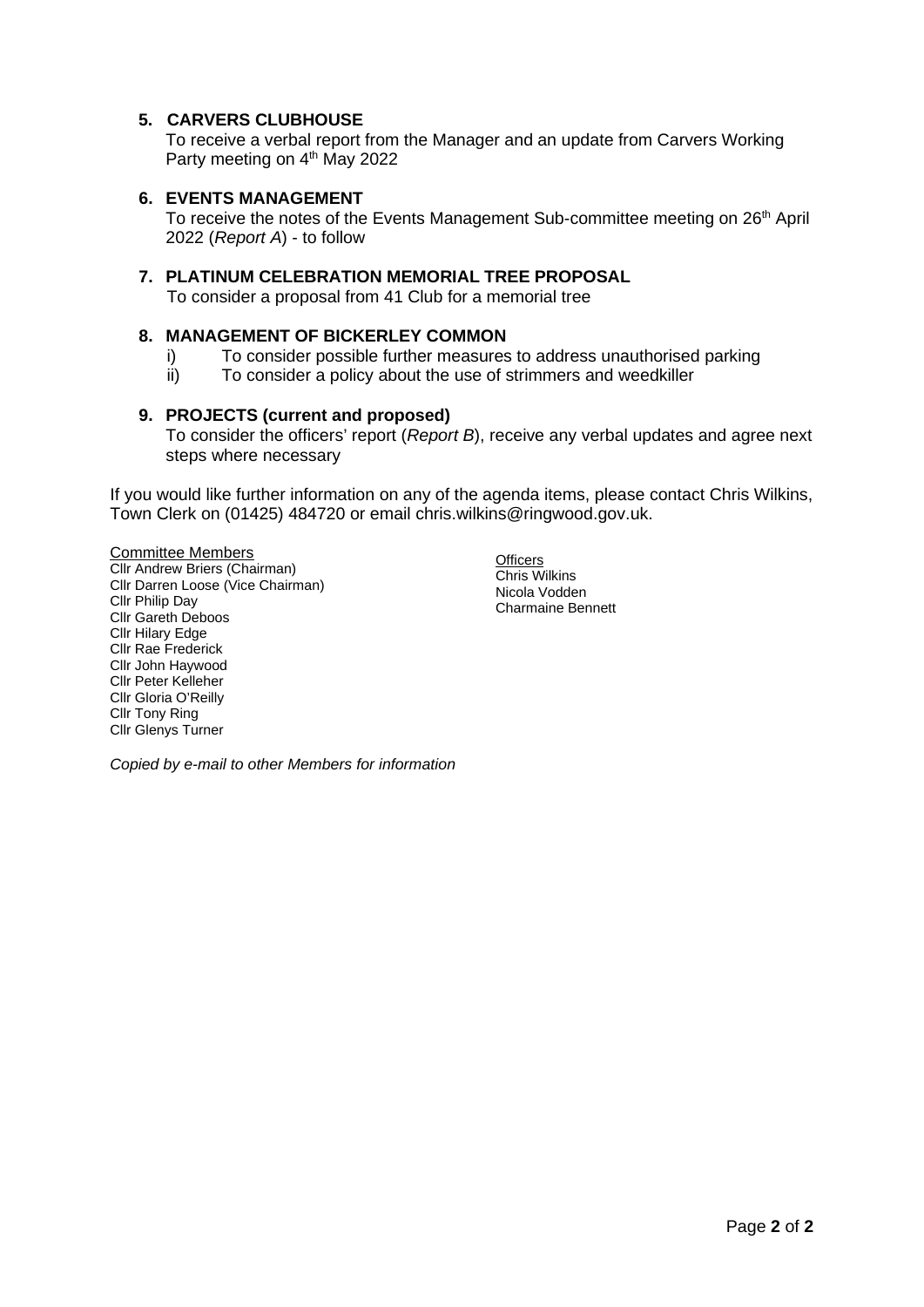# **Events Management Sub-Committee**

# Notes of meeting held on Tuesday 26<sup>th</sup> April 2022 at 3pm on Zoom

Present: Cllr Rae Frederick (Chair) Cllr Jeremy Heron **Cllr Andy Briers** Cllr Philip Day (Due to other commitments Cllr Day only attended part of the meetina).

In attendance:

Charmaine Bennett, Events Manager Sam Bracher - Meeting Administrator

## 1. Apologies for Absence

No Apologies

# 2. Declarations of interest

No interests were declared.

#### Minutes of the previous meeting - 22 March 2022  $3.$

**RESOLVED:** That the minutes of the meeting held on 22 March 2022 having been circulated, be approved, and signed as a correct record.

#### Queen's Jubilee Celebrations 4.

Event Management Report submitted before the sub-event committee meeting (see Annex A).

Event Management Plan and Risk Assessment for the Lighting of the Beacon event on 2<sup>nd</sup> June, submitted to the committee to approve (see Annex  $B & C$ ).

The Event Manager went through details for the Lighting of the Beacon event on 2<sup>nd</sup> June. She informed the group that herself and Cllr Day went for a site visit to the church and advised that there was a lot of detail to take into consideration, hence the need for the plan and risk assessment.

Key points agreed:

- Scaffolding to be assembled to clamp the beacon into place. The Event Manger will ask the scaffolding company to carry equipment needed up to the location of the Beacon and will request that that grounds team assemble the equipment prior to this.
- There is a need for two fire marshals to attend when the Beacon is lit and for an hour  $\bullet$ after this. The Event Manager requested assistance from Event Sub-Committee members to find suitable fire marshals. Action agreed below.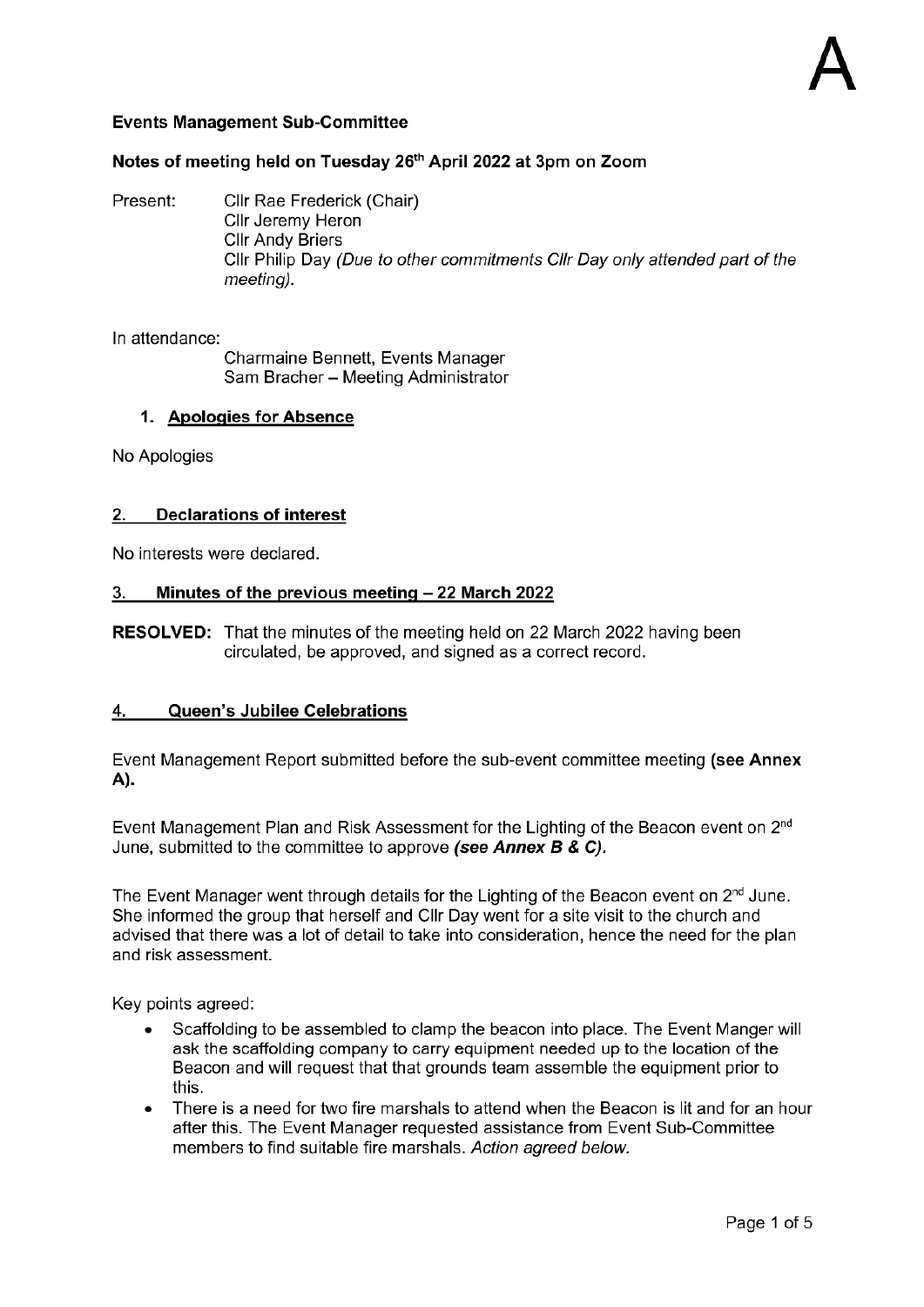The Event Manager highlighted the need for the current Mayor to narrate at the event, welcoming people and introducing the Piper/Bugler/Choir etc.

The Event Manager asked the committee if they thought there was a need to write to residents in the area detailing the event to avoid minimal traffic and car movement in the area. Action agreed below.

The Event Manager will liaise with the Grounds Team for the benches and bike racks to be removed from Market Place and put metal barriers out on the day before the event (Wed 1st June).

## The Event Sub-Committee approved the event plan and risk assessment for the Lightening of the Beacon Event.

The Event Manager moved on to discussions regarding the second Jubilee event  $-$  Party in the Park on Sunday 5th June.

Highlighted that there will be an online programme available for this event that will be accessed via a QR code at the gate. There was a request for someone to write some introduction text for this. Action agreed below.

With regards to marketing for the event, the Event Manager confirmed that The Furlong Shopping Centre have agreed that a banner can be installed on the fence by Waitrose. It was agreed by sub- committee members to take up this offer with a celebration banner, directing them to the events page on the website for more info, using similar design to poster already created. Action agreed below.

Sub-committee members also agreed that there was a need to purchase a full-page advert for Party in the Park in the next edition of the Ringwood & Fordingbridge news using the poster artwork already created. Action agreed below.

The Event Manager highlighted that a Compere was needed for this event and future events in Ringwood. The ideal scenario would be to have a bank of compares available to call upon. Action agreed below.

Also looking to obtain historical images of Ringwood to showcase "Seven Decades of Ringwood" on the big screen. Action agreed below.

Following the Community Meeting for the event, Ringwood  $3<sup>rd</sup>$  Scouts approached the Event Manager to have a small gazebo on site with a fire pit and cooking base. They also wanted a small static display to showcase Scouting memorabilia. After a short discussion it was agreed, taking into consideration fire safety issues, that the best place for this activity could perhaps be in the same area as the Punch & Judy tent when they have finished their shows. There will also a Tug of War competition between local schools being organised by Adam Skirton of Poulner Baptist Church.

Discussions also took place with regards to having a conversation with voluntary organisations - Rotary Club of Ringwood, Ringwood Men's Shed and Ringwood Carnival to state that the Jubilee event is non-profit making so there will be no donations available to the organisations. Thought it would be best to have this conversation before the event.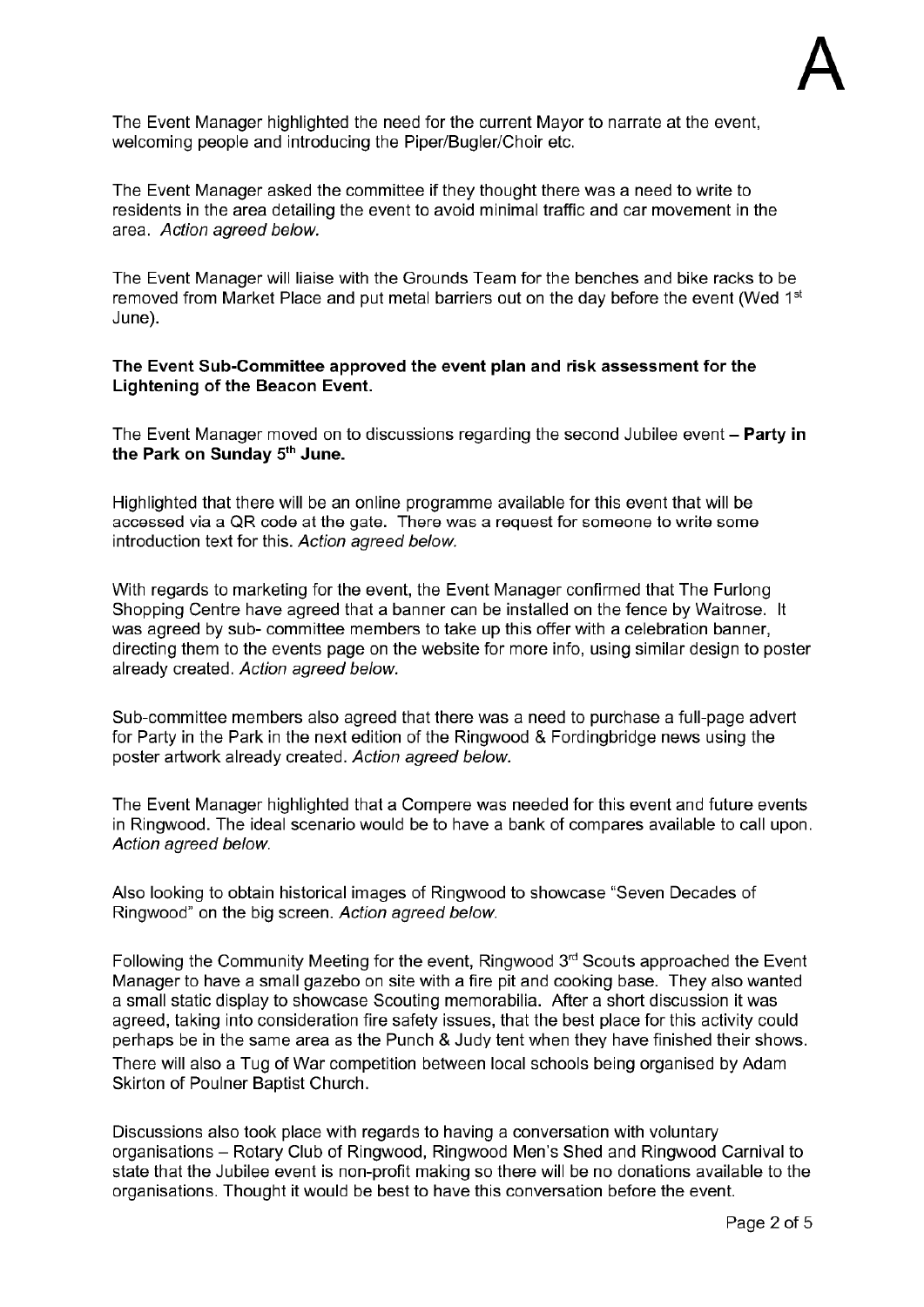The Event Manager asked the group if anyone was willing to run a Pimms Stall at the event, as this is usually organised and run by Councillors. Action agreed below.

The Event Manager asked for an update on Sponsorship for the event. Action agreed below.

The Event Manager to deal with Bins for site and First Aid. Currently no response from St Johns Ambulance. Action agreed below.

"Reusable Glass Process at Events" report submitted to committee (Annex D). The event manager went through the report and process for this.

Key points made:

- All returned glasses should be kept in a secure area.
- Good opportunity to make profit on this for re-investment into the scheme and great  $\bullet$ to be able to show the environmental impact from initiatives like this.
- As we want people to return the glasses it was suggested that the return  $\bullet$ point/deposits back area should be by the bar rather than at the exit gate.
- The Event Manager has approached the Town Clerk and Finance Manager to request a float so the deposits back process is smooth.
- It was noted that the sponsor company for this scheme should receive some good  $\blacksquare$ recognition for this at the event and in the lead up.

The final item discussed on this Agenda Item was donations on the gate. Cllr Frederick suggested that we do not advertise a suggested donation amount and leave it opened ended in the hope that people are more generous. If asked the suggested amount is £2 per adult.

It was highlighted that 50% of donations will go towards event running costs and 50% goes to selected charities. Action agreed below.

| ACTIONS: | 1. Cllr Heron to try and source two volunteer fire marshals to attend the<br>Beacon of Light event.  |
|----------|------------------------------------------------------------------------------------------------------|
|          | 2. The Event Manager to co-ordinate a letter to residents regarding the                              |
|          | Beacon of Light event details and requests to them.                                                  |
|          | 3. The Event Manager to liaise with the grounds team regarding getting                               |
|          | the site ready on Wed 1 <sup>st</sup> June, in preparation for Beacon of Light<br>event.             |
|          |                                                                                                      |
|          | 4. Cllr Frederick and Cllr Ring to test the wrap around tree Christmas<br>lights prior to the event. |
|          | 5. The Event Manager to co-ordinate with the leader of the choir to                                  |
|          | check their preparations are going to plan.                                                          |
|          | 6. Cllr Frederick to write Introduction text for programme and pass onto<br>the Event Manager.       |
|          | 7. The Event Manager to purchase a banner for the Furlong site and co-                               |
|          | ordinate advertising in the Ringwood & Fordingbridge news.                                           |
|          | 8. Members of the committee to send any suggestions for Comperes<br>over to Rae to co-ordinate.      |
|          | 9. Cllr Frederick to approach Memories of Ringwood Facebook page to                                  |
|          | see if they can provide historical images for the big screen.                                        |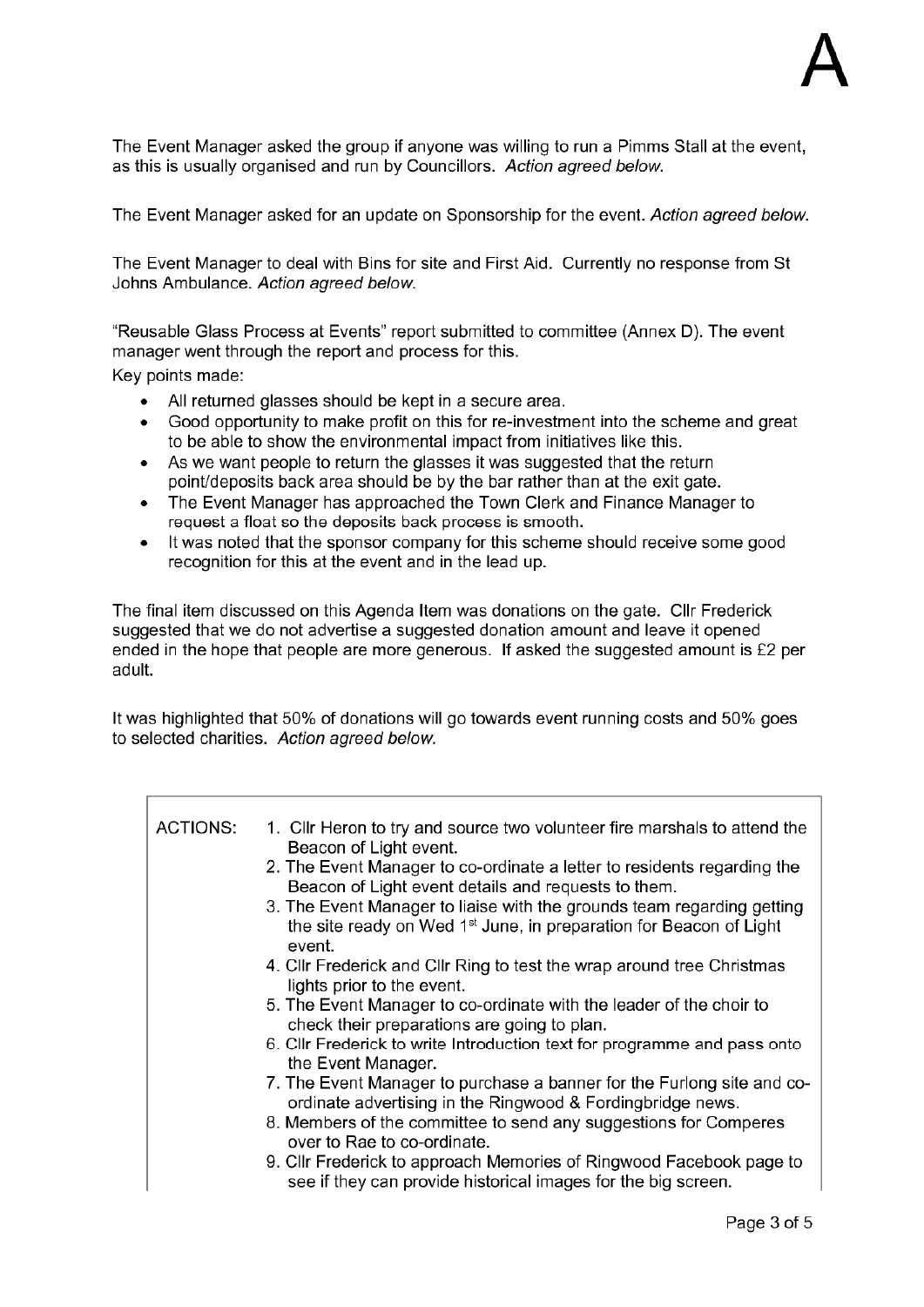

| 10. The Event Manager to send big screen spec details to Cllr Frederick<br>to co-ordinate images on screen.<br>11. The Event Manager to liaise with Ringwood 3 <sup>rd</sup> Scouts for suitable<br>location for their activities.<br>12. The Event Manager to arrange an informal meeting with Reps from<br>the Rotary Club, Men's Shed and Ringwood Carnival to go through<br>jobs on the day and have discussion regarding the fact there are no<br>donations to organisation available for this event.<br>13. The Event Manager to continue to try and contact a rep from the<br>Round Table with regards to logistics of the event.<br>14. Cllr Heron to speak with Cllr Day (after he had to leave the meeting)<br>with regards to the logistics and timings for running a Pimms stall. He<br>will also ask Cllr Day his advice on what fees to charge the<br>Fairground operators on the day if we are looking for a maximum of<br>five rides and asking them to keep the costs low to the members of<br>public attending.<br>15. The Event Manager to order bins from commercial company for the<br>event.<br>16. The Event Manager to chase St Johns Ambulance re first aid cover.<br>If no success she will approach other companies.<br>17. Local charities Spiral Blue, Stable Family Home Trust and Ringwood<br>United Charities were put forward to receive a contribution from<br>donations received at the event. Cllr Frederick will take this<br>recommendation to the next Recreation, Leisure and Open Spaces<br>meeting for approval. |
|------------------------------------------------------------------------------------------------------------------------------------------------------------------------------------------------------------------------------------------------------------------------------------------------------------------------------------------------------------------------------------------------------------------------------------------------------------------------------------------------------------------------------------------------------------------------------------------------------------------------------------------------------------------------------------------------------------------------------------------------------------------------------------------------------------------------------------------------------------------------------------------------------------------------------------------------------------------------------------------------------------------------------------------------------------------------------------------------------------------------------------------------------------------------------------------------------------------------------------------------------------------------------------------------------------------------------------------------------------------------------------------------------------------------------------------------------------------------------------------------------------------------------------------------------------|
|                                                                                                                                                                                                                                                                                                                                                                                                                                                                                                                                                                                                                                                                                                                                                                                                                                                                                                                                                                                                                                                                                                                                                                                                                                                                                                                                                                                                                                                                                                                                                            |

#### **Ringwood Grand Fireworks**  $5.$

No updates to report in this meeting.

#### 6. **Remembrance Day Parade**

No updates to report in this meeting.

#### **Ringwood Winter Wanderland** 7.

The Event Manager confirmed that 50% of capacity for stalls has been booked and anticipating being fully booked by September.

It is hopeful that there will be a local produce area at the event in collaboration with New Forest Marque.

#### **Any Other Business** 8.

**ACTIONS:** 1. The Event Manager to arrange weekly informal meetings for members of the sub-committee to attend in the run up to the Jubilee events. These will be on a Tuesday at the London Tavern 18:30.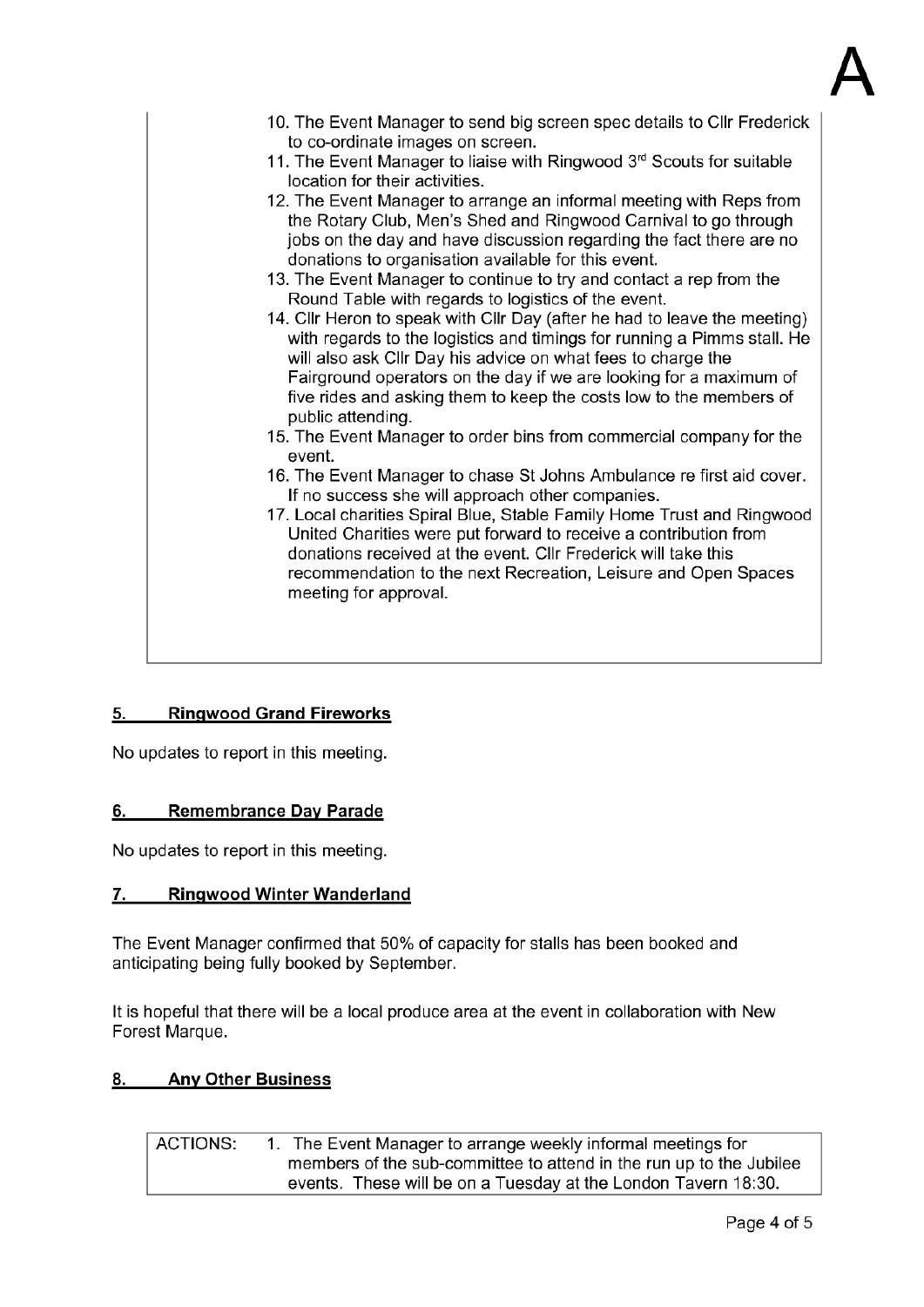There being no further business, the meting concluded at 16:18.

The next Event Sub-Committee meeting is scheduled for Tuesday 24<sup>th</sup> May at 3pm via zoom.

**RECEIVED** 

APPROVED

RLOS COMMITTEE CHAIRMAN

SUB-COMMITTEE CHAIRMAN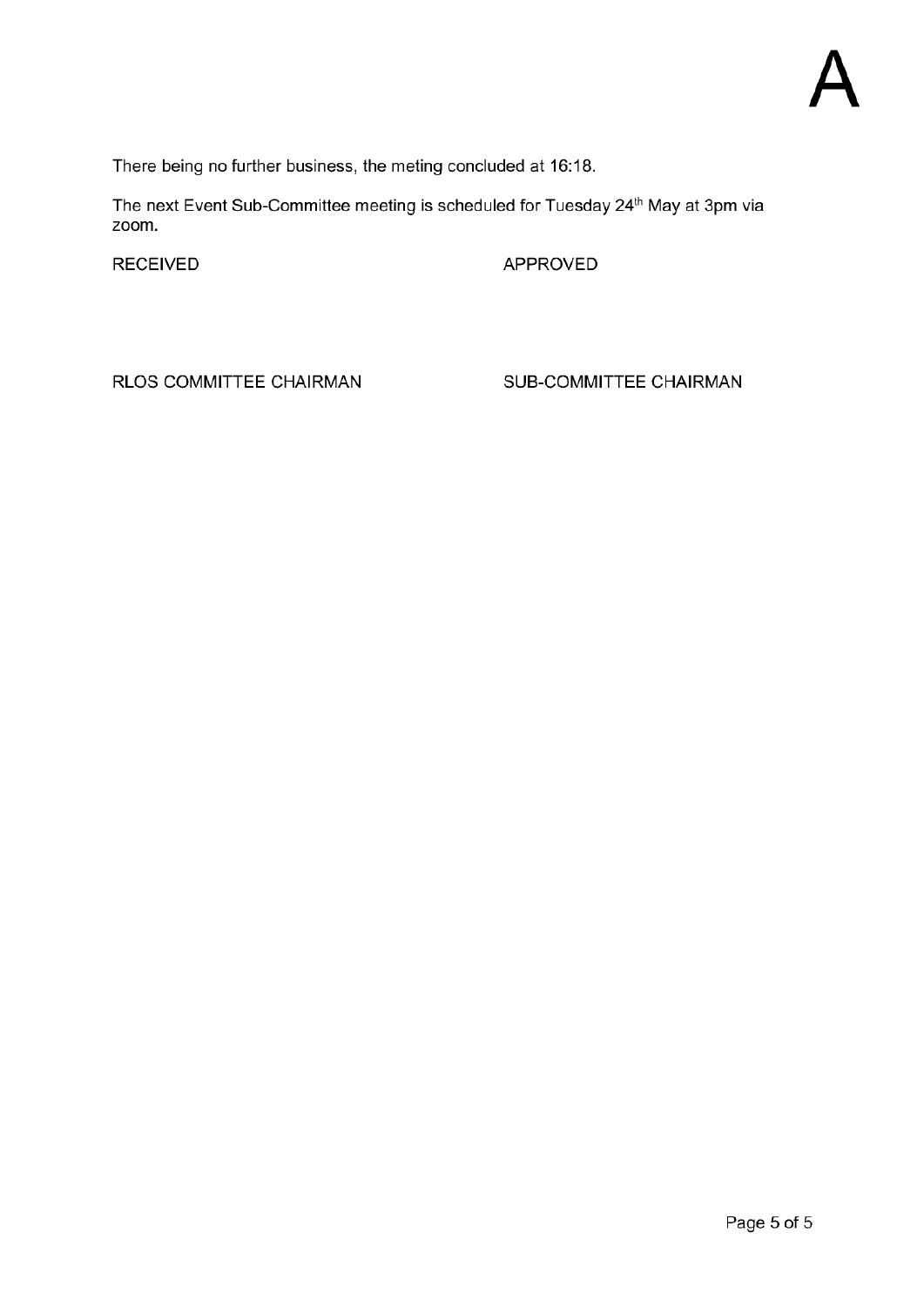$\blacksquare$ 

### **Current Projects Update**

| No.                                                                                                        | Name                                             | Status                                                 | <b>Recent developments</b>                                                                                                                                                                                                                                                       | Description and notes                                                                                                                                                                                                                                         | Lead Officer/Member | Financing                                                                                                                      |  |
|------------------------------------------------------------------------------------------------------------|--------------------------------------------------|--------------------------------------------------------|----------------------------------------------------------------------------------------------------------------------------------------------------------------------------------------------------------------------------------------------------------------------------------|---------------------------------------------------------------------------------------------------------------------------------------------------------------------------------------------------------------------------------------------------------------|---------------------|--------------------------------------------------------------------------------------------------------------------------------|--|
| <b>Full Council</b>                                                                                        |                                                  |                                                        |                                                                                                                                                                                                                                                                                  |                                                                                                                                                                                                                                                               |                     |                                                                                                                                |  |
| FC1                                                                                                        | Long Lane Football Facilities                    | In progress                                            | The scrutiny panel has met to review the project budget,                                                                                                                                                                                                                         | A joint venture with Ringwood Town Football Club and AFC                                                                                                                                                                                                      | Town Clerk          | The current expectation is that the Council's                                                                                  |  |
|                                                                                                            | Development                                      |                                                        | timeline and risk register. All funding other than Football<br>due for decision in April.                                                                                                                                                                                        | Bournemouth Community Sports Trust to improve the<br>Foundation grant has been confirmed. FF grant application football facilities for shared use by them and the community.                                                                                  |                     | contribution to the project will, in effect, be<br>limited to a modest loss of income from the site<br>(but over a long term). |  |
| FC <sub>2</sub>                                                                                            | Strategic Plan                                   | Work resumed in March<br>2022                          | Strategy-on-a-page approach approved at meeting on 30 Exploring ideas for medium term planning. Aim to have<br>March. Meeting arranged after Annual Assembly to discuss complete for start of budget-planning in Autumn 2022.<br>initial ideas.                                  |                                                                                                                                                                                                                                                               | Town Clerk          | Staff time only                                                                                                                |  |
|                                                                                                            | <b>Planning Town &amp; Environment Committee</b> |                                                        |                                                                                                                                                                                                                                                                                  |                                                                                                                                                                                                                                                               |                     |                                                                                                                                |  |
| PTE1                                                                                                       | Neighbourhood Plan                               | In progress                                            | Work continues on buliding evidence and drafting policies, To prepare a Neighbourhood Plan for the civil parish of<br>with the Plan focussing on 4 themes - Town Centre, Design Ringwood but limited in scope to a few specified themes.<br>& Heritage, Environment and Housing. |                                                                                                                                                                                                                                                               | Deputy Clerk        | Budget of £21,500 (£3,800 in 2021/22 budget,<br>£3,000 in General Reserve and £14,700 to be<br>funded by Locality grant)       |  |
| PTE <sub>2</sub>                                                                                           | Human Sundial                                    | Complete, with<br>exception of<br>interpretation board | Work to refurbish human sundial and install surrounding<br>benches now complete. Interpretation board with details<br>of sundial, Jubilee lamp etc. to be designed and costed.                                                                                                   | Replacement of damaged sundial and surrounding paviors;<br>installation of removable benches to protect it for the future -<br>working with HCC (Principal Designer and Contractor)                                                                           | Deputy Clerk        | £5,295.15 spent from budget of £10,657 to be<br>funded from CIL and contributon of £5,249.15<br>from Carnival                  |  |
| PTE3                                                                                                       | Crow Stream Maintenance                          | Annual recurrent                                       | Spraying of stream banks undertaken 21/04/2022, annual<br>stream clearance to be scheduled for September.                                                                                                                                                                        | Annual maintenance of Crow Ditch and Stream in order to<br>keep it flowing and alleviate flooding                                                                                                                                                             | Deputy Clerk        | £1,120 spent to be funded by transfer from<br>earmarked reserve                                                                |  |
| PTE4                                                                                                       | Climate Emergency                                | In progress                                            | Funds used to support Greening Campaign, community<br>litter-pick and Flood Action Plan leaflets.                                                                                                                                                                                | Minor funding to support local initiatives.                                                                                                                                                                                                                   | Cllr Deboos         | Budget of £1,000                                                                                                               |  |
| PTE5                                                                                                       | <b>Bus Shelter Agreement</b>                     | In progress                                            | Response awaited from ClearChannel on the financial<br>complications and on request for use of advertising space                                                                                                                                                                 | Request by ClearChannel in Nov. 2020 for RTC to licence the Town Clerk<br>bus shelters in Meeting House Lane and the advertising on<br>them. Completion dependent on clarification of financial<br>issues (VAT treatment and non-domestic rates revaluation). |                     | No financial implications                                                                                                      |  |
| PTE6                                                                                                       | Shared Space Concept                             | In progress                                            | NFDC agreed to liaise with HCC and, if resources permit,<br>arrange a scoping meeting to discuss ideas and possibilities, work on the Neighbourhood Plan.<br>with the intention of drawing up an action plan.                                                                    | Concept for town centre shared space identifed through                                                                                                                                                                                                        | Deputy Town Clerk   |                                                                                                                                |  |
| Projects being delivered by others which are monitored by the Deputy Clerk and reported to this committee: |                                                  |                                                        |                                                                                                                                                                                                                                                                                  |                                                                                                                                                                                                                                                               |                     |                                                                                                                                |  |
|                                                                                                            | A31 widening scheme                              | In progress                                            | Scheme in progress and due for completion by end<br>November 2022.                                                                                                                                                                                                               | Widening of A31 westbound carriageway between Ringwood Highways England (HE)<br>and Verwood off slip to improve traffic flow; associated town<br>centre improvements utilising HE Designated Funds                                                            |                     | HE funded                                                                                                                      |  |

|     |                                                                      |                                                |                                                                                                                                                                                                                                     | centre improvements utilising HE Designated Funds                                                                                |                         |                          |
|-----|----------------------------------------------------------------------|------------------------------------------------|-------------------------------------------------------------------------------------------------------------------------------------------------------------------------------------------------------------------------------------|----------------------------------------------------------------------------------------------------------------------------------|-------------------------|--------------------------|
|     | SWW Water Main Diversion<br>(associated with A31 widening<br>scheme) | Complete                                       | Bickerley reinstatement works being monitored.                                                                                                                                                                                      | Diversion of water main that runs along the A31 westbound<br>carriageway.                                                        | South West Water / Kier | HE funded                |
|     | Moortown drainage<br>improvements                                    | In progress                                    |                                                                                                                                                                                                                                     | HCC considering a controlled opening of the system in<br>Moortown Lane to alleviate highway flooding                             | Hampshire CC            | Developers contributions |
|     | Pedestrian crossing Castleman<br>Way                                 | On hold                                        | Site does not meet HCC criteria for toucan crossing.<br>Agreed to revisit following promotion of cycle path through cycle route between town centre and Moortown<br>Forest Gate Business Park.                                      | Toucan crossing in Castleman Way to improve pedestrian and Hampshire CC                                                          |                         | Developers contributions |
|     | Crow Lane Footpath                                                   | In progress                                    | Developers' contributions paid to HCC to implement. Now New footpath to link Beaumont Park with Hightown Road,<br>at preliminary design stage.                                                                                      | alongside west of Crow Lane                                                                                                      | Hampshire CC            | Developers contributions |
|     | Surfacing of Castleman Trailway                                      | Complete                                       | Surfacing works completed early April 2022.                                                                                                                                                                                         | Dedication and surfacing of bridleway between old railway<br>bridge eastwards to join existing surfacaing                        | Hampshire CC            | Developers contributions |
|     | Railway Corner                                                       | In progress                                    | Project supported by RTC.                                                                                                                                                                                                           | Project to improve and promote historical significance of<br>triangle of land at junction of Hightown Road and Castleman<br>Way. | Ringwood Society        |                          |
|     | <b>Policy &amp; Finance Committee</b>                                |                                                |                                                                                                                                                                                                                                     |                                                                                                                                  |                         |                          |
| PF4 | Review of governance<br>documents                                    | In progress (aiming for<br>completion by Sept. | Revisions to Financial Regulations completed in September A major overhaul of standing orders, financial regulations,<br>and committee terms of reference in March. The Scheme committee terms of reference, delegated powers, etc. |                                                                                                                                  | Town Clerk              | Staff time only          |

2022) of Delegation will next be updated. Routine periodic reviews will follow completion of this work.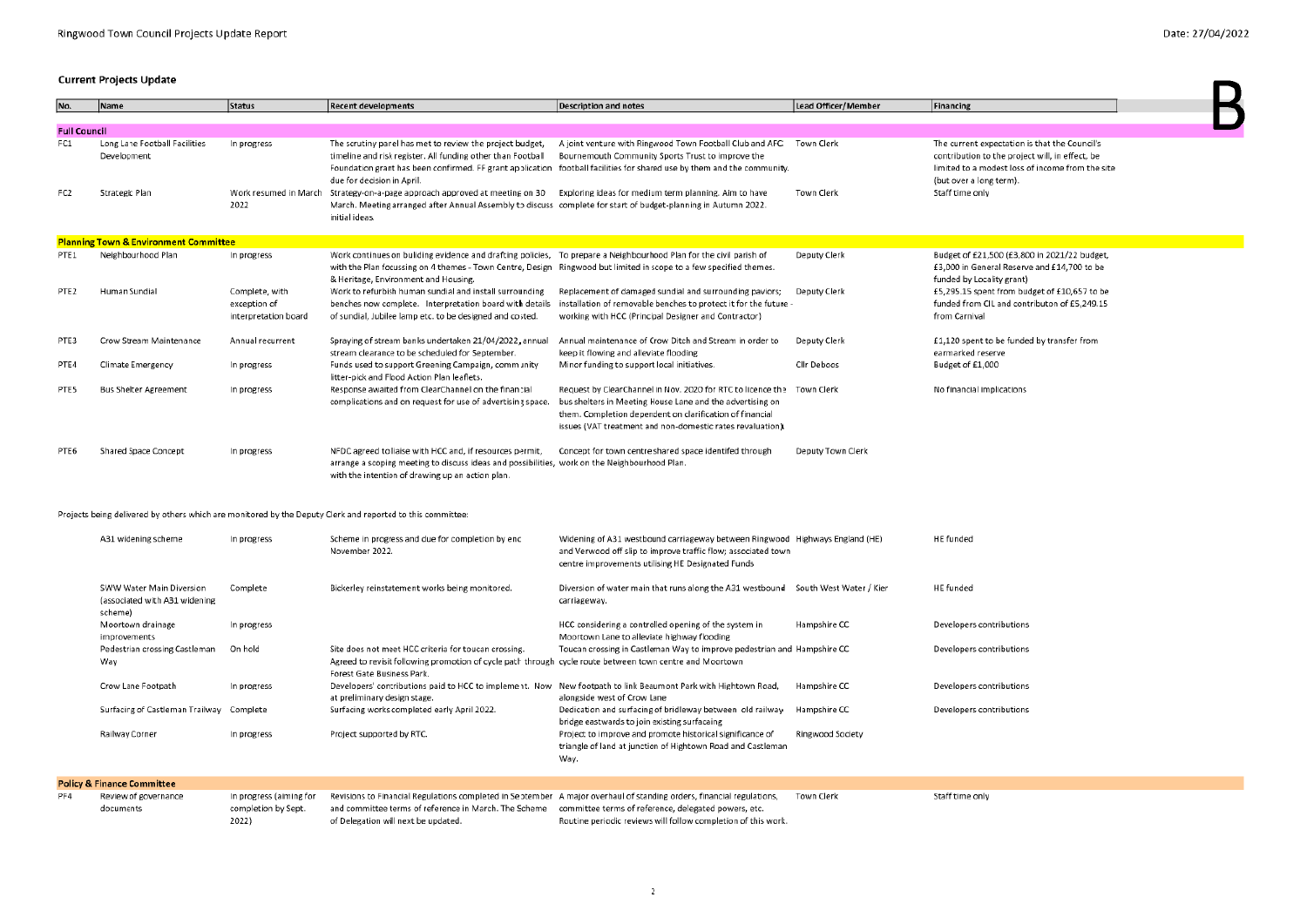### Ringwood Town Council Projects Update Report

### Date: 27/04/2022

| PF5             | Poulner Lakes Lease                                    | On hold                                                                                                                     | Awaiting track maintenance solution - see Recreation<br>Leisure & Open Spaces Committee item RLOS21.                                                                                                                                                                                      | Negotiating a lease from Ringwood & District Anglers'<br>Association of the part of the site not owned by the Council                                                                                                                                                           | Town Clerk      | Some provision for legal advice or assistance<br>may be needed eventually.                                                                                                                                        |
|-----------------|--------------------------------------------------------|-----------------------------------------------------------------------------------------------------------------------------|-------------------------------------------------------------------------------------------------------------------------------------------------------------------------------------------------------------------------------------------------------------------------------------------|---------------------------------------------------------------------------------------------------------------------------------------------------------------------------------------------------------------------------------------------------------------------------------|-----------------|-------------------------------------------------------------------------------------------------------------------------------------------------------------------------------------------------------------------|
| PF <sub>6</sub> | Health & Safety Management<br>Support Re-procurement   | have new arrangements<br>fully in place by Sept.<br>2022)                                                                   | In progress (commenced Worknest appointed. Revised policy and manual approved.<br>mid-2021 and aiming to Initial audit visit scheduled for 12 May.                                                                                                                                        | Re-procuring specialist advice and support for discharge of<br>health and safety duties                                                                                                                                                                                         | Town Clerk      | Support cost is included in contract for both<br>H&S and employment support and factored<br>into relevant budget. The costs of any<br>additional control measures that may be<br>needed remain to be ascertained. |
| PF7             | Financial Procedures Manual                            | In progress (Commenced Initial drafting in hand<br>Jan. 2022. Aiming to<br>complete by Aug. 2022)                           |                                                                                                                                                                                                                                                                                           | Preparation of a new manual for budget managers and other Finance Manager<br>staff detailing financial roles, responsibilities and procedures                                                                                                                                   |                 | Staff time only                                                                                                                                                                                                   |
| PF8             | Bickerley legal title                                  | Dec 2020. Progress<br>dependent on legal<br>procudures.)                                                                    | In progress (Commenced The Council has resolved to maintain its objection to the<br>application (which is now expected to be passed to the<br>Tribunal.) For legal reasons only basic information will<br>appear here. Councillors can obtain further details from<br>officers if needed. | An application to remove land from the Council's title has<br>been made                                                                                                                                                                                                         | Town Clerk      | Staff time plus cost of external legal support<br>(one-off budget agreed so far by members)                                                                                                                       |
| PF9             | Greenways office leases                                | June 2021. Aiming to<br>complete in June 2022)                                                                              | In progress (Commenced A schedule of condition has been prepared. Dilapidations<br>and other works are being addressed. Legal work is in hand. The building is to be re-let as a whole to the tenant of the                                                                               | The tenant of the first floor suite has given notice and left.<br>ground floor suite.                                                                                                                                                                                           | Town Clerk      | There will be a temporary loss of rental income<br>and some cost of repairs and re-decorating.<br>These costs are currently being established.                                                                    |
|                 | <b>Recreation, Leisure &amp; Open Spaces Committee</b> |                                                                                                                             |                                                                                                                                                                                                                                                                                           |                                                                                                                                                                                                                                                                                 |                 |                                                                                                                                                                                                                   |
| RLOS4           | Grounds department sheds<br>replacement                | design work in April<br>2021. Aiming to establish on 4th May.<br>planning prospects and<br>likely cost by December<br>2022. | In progress (Commenced Clir Briers has kindly produced some initial drawings which A feasibility study into replacing the grounds maintenance<br>will be considered by Carvers Working Party when it meets team's temporary, dispersed & sub-standard workshop,                           | garaging and storage facilities. Combined with a possible new<br>car park for use by hirers of and visitors to the club-house.                                                                                                                                                  | Town Clerk      | Revised capital budget of £4,000 (originally<br>£10,000 until virement to RLOS19)                                                                                                                                 |
| RLOS5           | Cemetery development                                   | design work in April<br>2021. Aiming to establish<br>planning prospects and<br>likely cost by December<br>2022.             | In progress (Commenced Officers are working with CDS to produce a detailed design Planning best use of remaining space, columbarium, etc.<br>for consideration by members.                                                                                                                |                                                                                                                                                                                                                                                                                 | Town Clerk      | Capital budget of £25,000 (carried into an<br>earmarked reserve)                                                                                                                                                  |
| RLOS7           | Bowling Club lease                                     | In progress (Club<br>renewed request for new<br>lease in Jan 2022.<br>Progress depends on<br>negotiations.)                 | Draft heads of terms of new lease under discussion                                                                                                                                                                                                                                        | Request by Ringwood Bowling Club for existing lease to be<br>renewed (current lease expires at the end of April 2023 and<br>does not include the site of the proposed new club-house).<br>The lease terms will also be reviewed for suitability to current<br>and future needs. | Town Clerk      | Staff time only (unless outside legal assistance<br>is deemed necessary). The rental income will be<br>reviewed as part of the renewal.                                                                           |
| RLOS8           | Ringwood Youth Club                                    | On hold awaiting officer<br>availability                                                                                    |                                                                                                                                                                                                                                                                                           | Winding up the redundant CIO to terminate filing<br>requirements                                                                                                                                                                                                                | Town Clerk      |                                                                                                                                                                                                                   |
| RLOS10          | Waste bin replacement<br>programme                     | April 2020)                                                                                                                 | In progress (Commenced The first 17 bins have been installed. The next batch were<br>ordered in March 2022.                                                                                                                                                                               | Three-year programme to replace worn-out litter and dog-<br>waste bins                                                                                                                                                                                                          | Grounds Foreman | Budget of £2,000 a year.                                                                                                                                                                                          |
| RLOS12          | Van replacement                                        | On hold awaiting officer<br>availability                                                                                    |                                                                                                                                                                                                                                                                                           | Replacing the grounds foreman's diesel van with an electric Grounds Foreman<br>vehicle                                                                                                                                                                                          |                 |                                                                                                                                                                                                                   |
| RLOS14          | Poulner Lakes waste licence                            | On hold awaiting officer<br>availability                                                                                    |                                                                                                                                                                                                                                                                                           | Arranging to surrender our redundant waste licence to avoid Town Clerk<br>annual renewal fees                                                                                                                                                                                   |                 |                                                                                                                                                                                                                   |
| RLOS16          | Town Safe                                              | availability                                                                                                                | On hold awaiting officer Preliminary contacts with PCC and Conservation Officer                                                                                                                                                                                                           | Possible re-paint of this important survival, part of a listed<br>structure                                                                                                                                                                                                     | Town Clerk      |                                                                                                                                                                                                                   |
| RLOS17          | New allotments site                                    | March 2020, progress<br>dependent on progress<br>of legal formalities with<br>other party)                                  | In progress (Commenced Decision to proceed agreed. Legal work has been held up<br>by a pending application to Land Registry.                                                                                                                                                              | The transfer to this Council (pursuant to a s.106 agreement) Town Clerk<br>of a site for new allotments off Crow Arch Lane                                                                                                                                                      |                 | Staff time only                                                                                                                                                                                                   |
|                 | RLOS18 Cemetery map and registers<br>digitisation      | September 2020 and<br>proceeding in phases)                                                                                 | In progress (Commenced Registers have been scanned. Digital map is in the late<br>stages of preparation.                                                                                                                                                                                  | Digitisation of cemetery records to facilitate remote working. Town Clerk<br>greater efficiency and, eventually, direct public access                                                                                                                                           |                 | Revised capital budget of £5,467 (originally<br>£5,000).                                                                                                                                                          |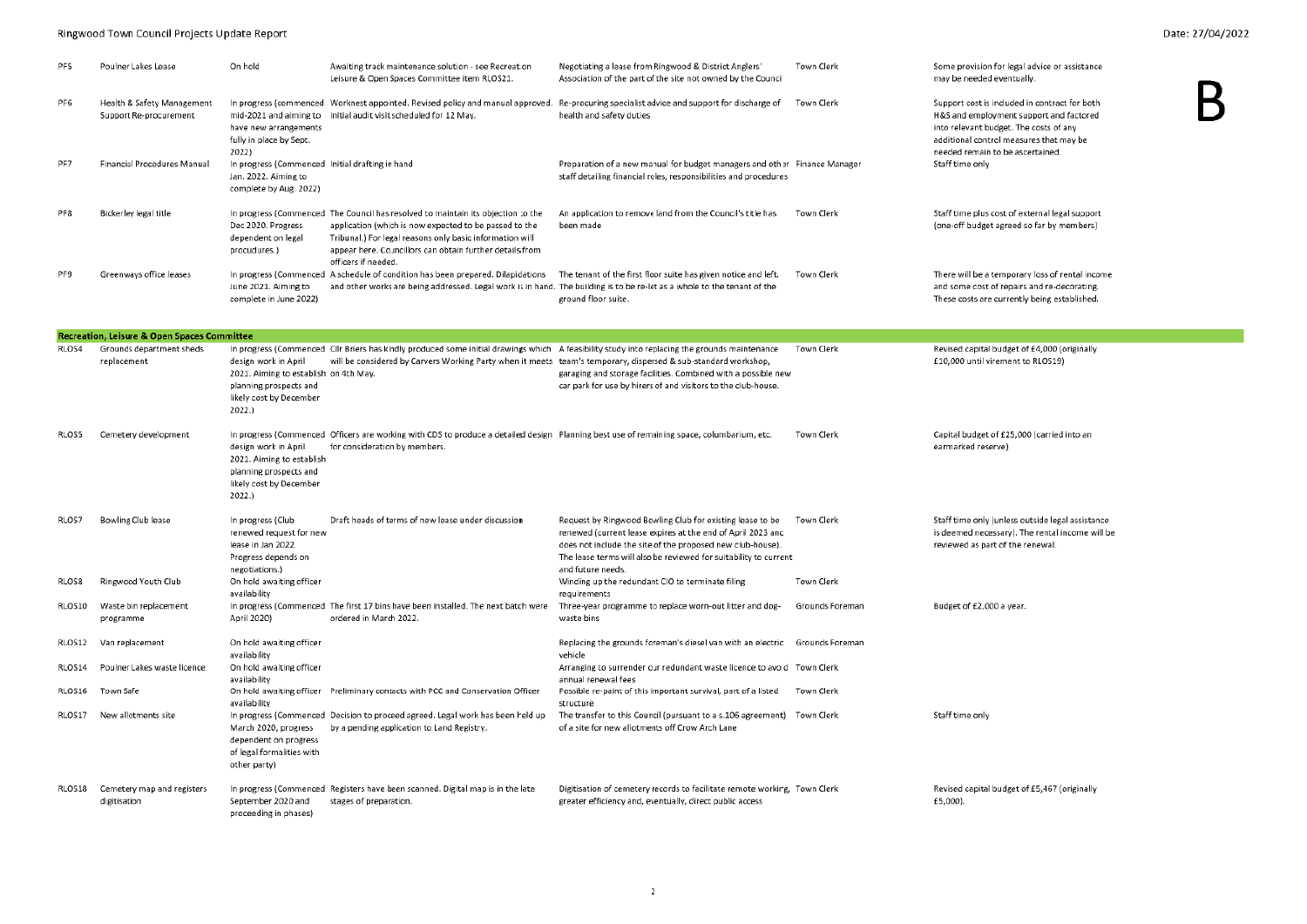### Ringwood Town Council Projects Update Report

| RLOS19 | Carvers Strategic Development                      | Feb. 2021)                                           | In progress (Commenced The Carvers Working Party met on 30 November to<br>consider service proposals from landscape designers.<br>Further proposals have been received and will be<br>considered at next meeting.                 | Devising a strategic vision and plan for the future of Carvers Carvers Manager<br>Recreation Ground pulling together proposals for additional<br>play equipment and other features |                   | Revised budget of £6,000 (virement from<br>RLOS4).                                                                                                                                           |  |
|--------|----------------------------------------------------|------------------------------------------------------|-----------------------------------------------------------------------------------------------------------------------------------------------------------------------------------------------------------------------------------|------------------------------------------------------------------------------------------------------------------------------------------------------------------------------------|-------------------|----------------------------------------------------------------------------------------------------------------------------------------------------------------------------------------------|--|
| RLOS20 | Detached youth outreach work In progress           |                                                      | The work trial agreed in February 2020 has concluded. A<br>report will be presented to the Carvers Working Party<br>when it meets next.                                                                                           | Trialling the provision of detached outreach work by<br>specialist youth workers.                                                                                                  | Carvers Manager   | Revised budget of £9,500 (originally £5,500).<br>£3,109.80 spent to date.                                                                                                                    |  |
| RLOS21 | Poulner Lakes track maintenance In progress (under | discussion since Jan.<br>2021)                       | Costs estimates for re-surfacing schemes obtained from<br>two suppliers. NFDC officers have been consulted about<br>related mitigation schemes and possible support.                                                              | Devising a sustainable regime for maintaining the access<br>tracks at Poulner Lakes to a more acceptable standard.                                                                 | <b>Town Clerk</b> | Yet to be settled                                                                                                                                                                            |  |
| RLOS22 | Bickerley parking problem                          | In progress (under<br>discussion since Jan.<br>2019) | "No Parking" signs have been installed. Replacement<br>timber for "dragon's teeth" has been ordered and will be<br>installed shortly. A decorative sign reinforcing the message<br>has been designed and will be ordered shortly. | Unauthorised parking on the tracks crossing the Bickerley is Town Clerk<br>causing damage and obstruction                                                                          |                   | The Council is wholly responsible for the cost of<br>whatever measures are taken including staff<br>time. Six No Parking signs cost £156.72.<br>Estimated cost of decorative sign is £1,244. |  |

**Staffing Committee** 

None at present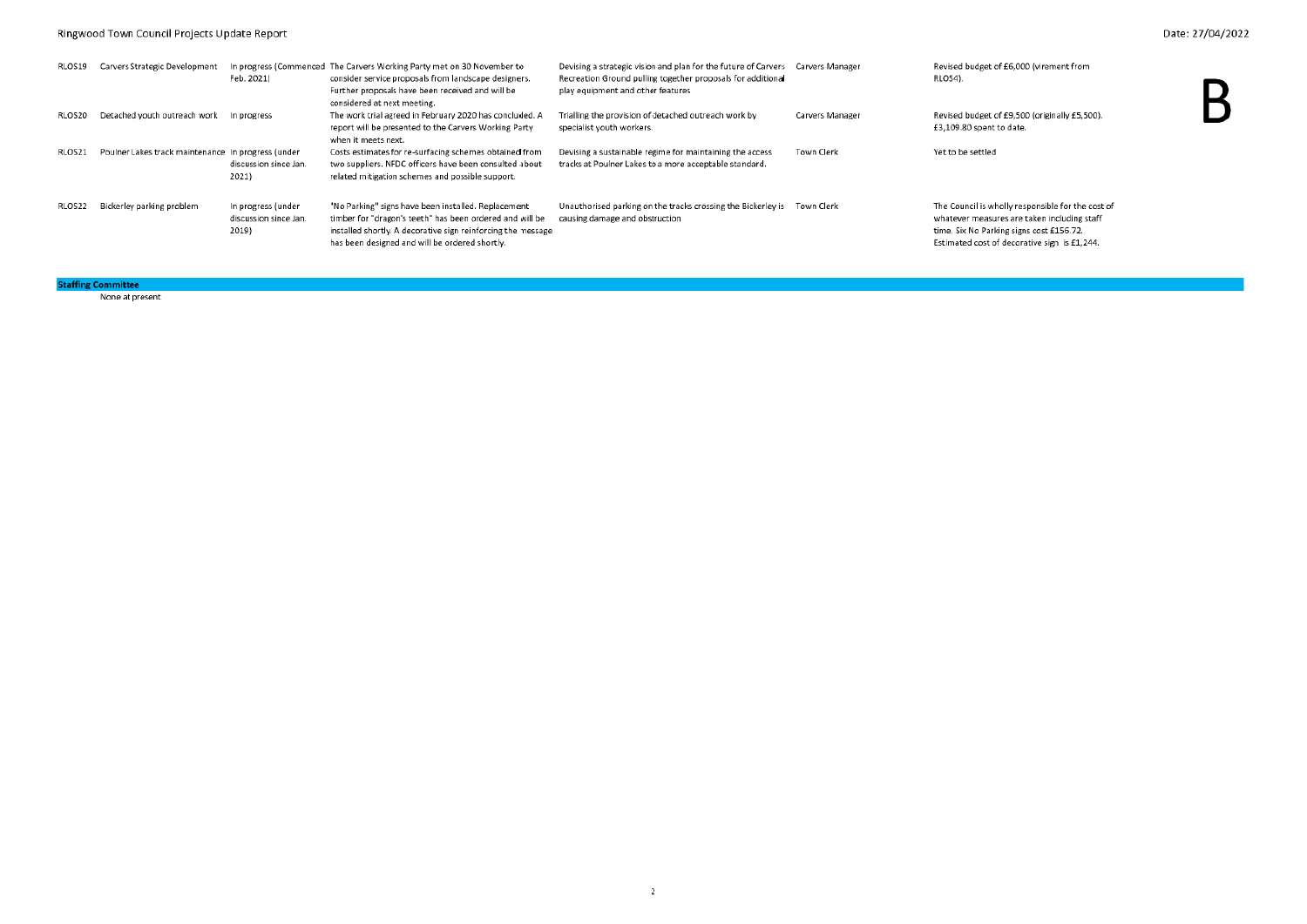### **Proposed/Emerging Projects Update**

| No.                 | Name                                                   | <b>Description</b>                                         | Lead               | Progress / Status<br><b>Recent developments</b>                                                    |                                    | <b>Estimated cost</b> | <b>Funding sources</b> |  |
|---------------------|--------------------------------------------------------|------------------------------------------------------------|--------------------|----------------------------------------------------------------------------------------------------|------------------------------------|-----------------------|------------------------|--|
|                     |                                                        |                                                            |                    |                                                                                                    | <b>Stage reached</b>               |                       |                        |  |
| <b>Full Council</b> |                                                        |                                                            |                    |                                                                                                    |                                    |                       |                        |  |
|                     | None                                                   |                                                            |                    |                                                                                                    |                                    |                       |                        |  |
|                     |                                                        |                                                            |                    |                                                                                                    |                                    |                       |                        |  |
|                     | <b>Planning Town &amp; Environment Committee</b>       |                                                            |                    |                                                                                                    |                                    |                       |                        |  |
|                     | Roundabout under A31                                   | Planting and other environmental enhancements              |                    | Area being used by National Highways for<br>storage of materials during works to widen the<br>A31. | Floated as possible future project |                       |                        |  |
|                     | Lynes Lane re-paving                                   | Ringwood Society proposal                                  |                    |                                                                                                    | Floated as possible future project |                       |                        |  |
|                     | Rear of Southampton Road                               | Proposal by Ringwood Society to improve                    |                    |                                                                                                    | Floated as possible future project |                       |                        |  |
|                     |                                                        | appearance from The Furlong Car Park and                   |                    |                                                                                                    |                                    |                       |                        |  |
|                     | Dewey's Lane wall                                      | approaches<br>Repair of historic wall                      |                    | Re-build/repair options and costs are being                                                        | Shelved as a TC project            |                       |                        |  |
|                     |                                                        |                                                            |                    | investigated                                                                                       |                                    |                       |                        |  |
|                     | Signage Review                                         | Review of signs requiring attention - e.g.                 | Cllr Day           |                                                                                                    | Floated as possible future project |                       |                        |  |
|                     |                                                        | Castleman Trailway, Pocket Park, Gateway                   |                    |                                                                                                    |                                    |                       |                        |  |
|                     |                                                        | Square                                                     |                    |                                                                                                    |                                    |                       |                        |  |
|                     | Crow ditch                                             | Investigate works required to improve capacity             |                    |                                                                                                    |                                    |                       |                        |  |
|                     |                                                        | and flow of ditch alongside Crow Lane, between             |                    |                                                                                                    |                                    |                       |                        |  |
|                     |                                                        | Hightown Road and Moortown Lane                            |                    |                                                                                                    |                                    |                       | Developers             |  |
|                     |                                                        |                                                            |                    |                                                                                                    |                                    |                       | contributions          |  |
|                     | <b>Policy &amp; Finance Committee</b>                  |                                                            |                    |                                                                                                    |                                    |                       |                        |  |
|                     | Paperless office                                       | Increasing efficiency of office space use                  | Cllr. Heron        | Discussions with Town Clerk and Finance                                                            |                                    |                       |                        |  |
|                     |                                                        |                                                            |                    | Manager                                                                                            |                                    |                       |                        |  |
|                     |                                                        |                                                            |                    |                                                                                                    |                                    |                       |                        |  |
|                     | <b>Recreation, Leisure &amp; Open Spaces Committee</b> |                                                            |                    |                                                                                                    |                                    |                       |                        |  |
|                     | Poulner Lakes                                          | Developing and improving facilities                        | Cllr Heron         |                                                                                                    | Floated as possible future project |                       |                        |  |
|                     | <b>Brockey Sands</b>                                   | Environmental enhancements to this area                    | Cllr Day           | Judged to be unviable. Written report to follow.                                                   | Floated as possible future project |                       |                        |  |
|                     |                                                        | between the Bickerley and the Millstream                   |                    |                                                                                                    |                                    |                       |                        |  |
|                     | Land at Folly Farm                                     | Developing and improving this woodland site                | Clirs Heron & Ring |                                                                                                    | Floated as possible future project |                       |                        |  |
|                     | <b>Staffing Committee</b>                              |                                                            |                    |                                                                                                    |                                    |                       |                        |  |
|                     | Re-grading of staff posts                              | A comprehensive review of staff posts to ensure Town Clerk |                    | Cost of independent consultant support being                                                       | Initial appraisal                  |                       |                        |  |
|                     |                                                        | that the pay grades for each are fair                      |                    | researched                                                                                         |                                    |                       |                        |  |

D